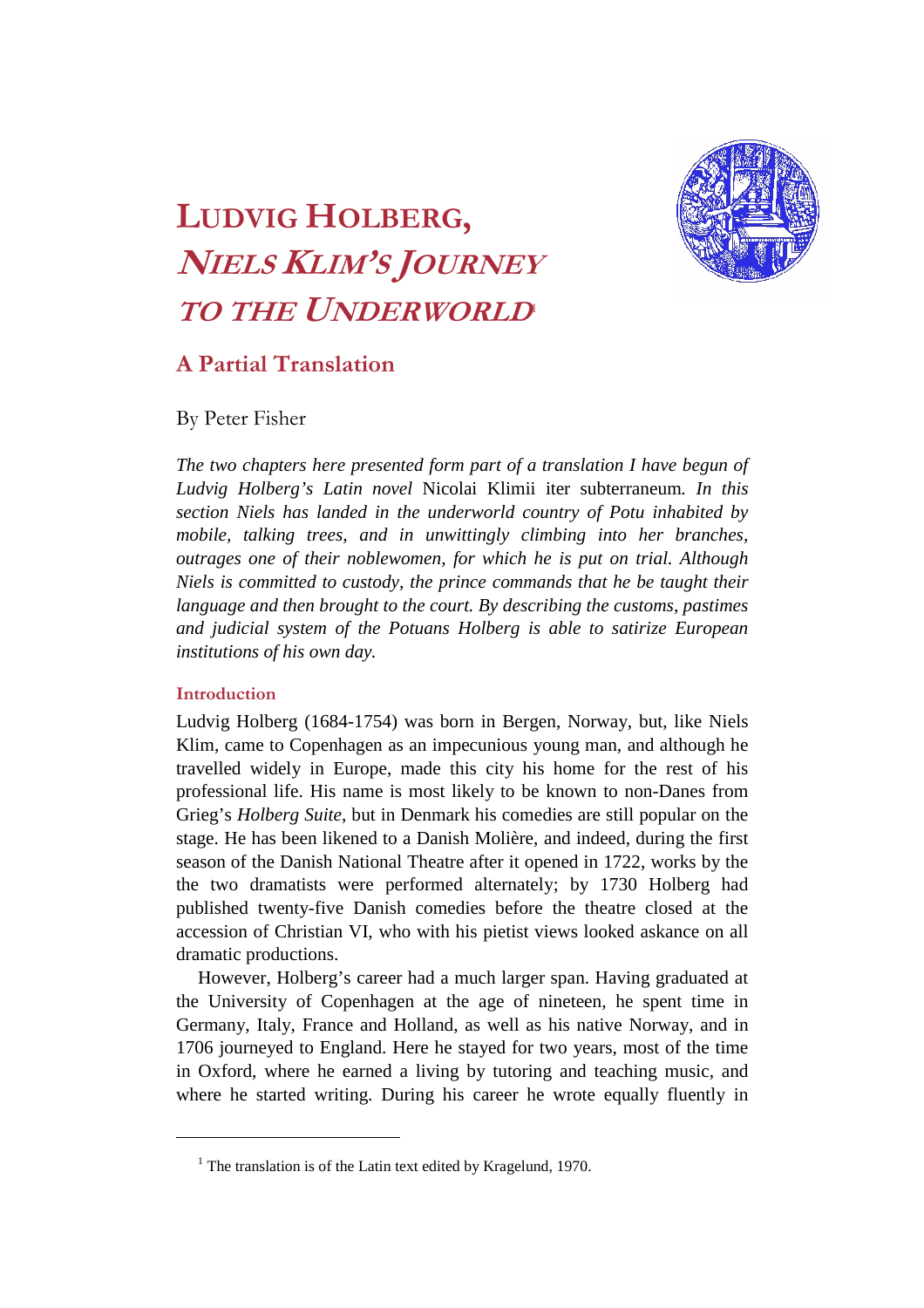Danish and Latin, comprehending a wide variety of topics: history, law, philosophy, theology, verse and prose satire, and autobiography, as well as his popular stage-plays; his talents were recognized by the academic world when he was appointed to the chair of metaphysics, later of public eloquence, and later still, in 1730, of history and geography at Copenhagen.

 *Niels Klim's Journey to the Underworld*, a social and political satire in the form of a Latin novel, which must have been inspired by *Gulliver's Travels* since it contains a number of parallels with this work of Swift, was brought out anonymously in Leipzig in 1741. The decision to publish it abroad was perhaps partly due to its attack on religious intolerance and the subsequent fear of Danish censorship, but also no doubt with an eye to a European readership; and in fact it was very soon translated into German, Dutch, French, English and, eventually, Danish.

 Niels, having graduated with a theology degree at the University of Copenhagen, returns to Bergen, where he devotes himself to scientific studies. These lead him to investigate the cave at the top of Mount Fløyen just outside the city, but during his exploration he accidentally falls down to another universe beneath the earth. Having countered an attack in the air by a winged griffin, he is unable to draw his sword from its body, and is dragged with it to the surface of the planet Nazar. The following extract begins at this point. Later the prince interrogates Niels about life in the upper world and forms a poor opinion of European *mores*. Niels, to his dismay, is assigned the post of court courier. The Potuans' laws, constitution, manners and beliefs, including their religion, are reported and Holberg uses these features to show up the follies of his contemporaries, especially official intolerance. Travelling to other underworld countries he gains repute in Martinia for introducing the periwig, and is elected king of Quama because he organizes the state and introduces war machinery to enable its citizens to conquer their neighbours. Finally rebellion forces him to flee, he hides in a cave and eventually finds himself in Bergen once more, where he lives out the rest of his life as a sacristan.

 Sometimes the bizarre conduct he witnesses in the underworld countries he visits mirror those of Holberg's countrymen. But Niels, like Gulliver, is very proud of his earlier accomplishments, and boasts naïvely about the fine institutions and customs of the world he has left. In Potu he arouses horror in his master by his accounts of life on the earth above, and the author uses the contrast with this Utopian land to expose, employing a somewhat more genial satire than Swift's, the shortcomings of Danish, and European, society.

 There have been four previous translations into English. An anonymous version came out soon after the original work, in 1742, and is in good, plain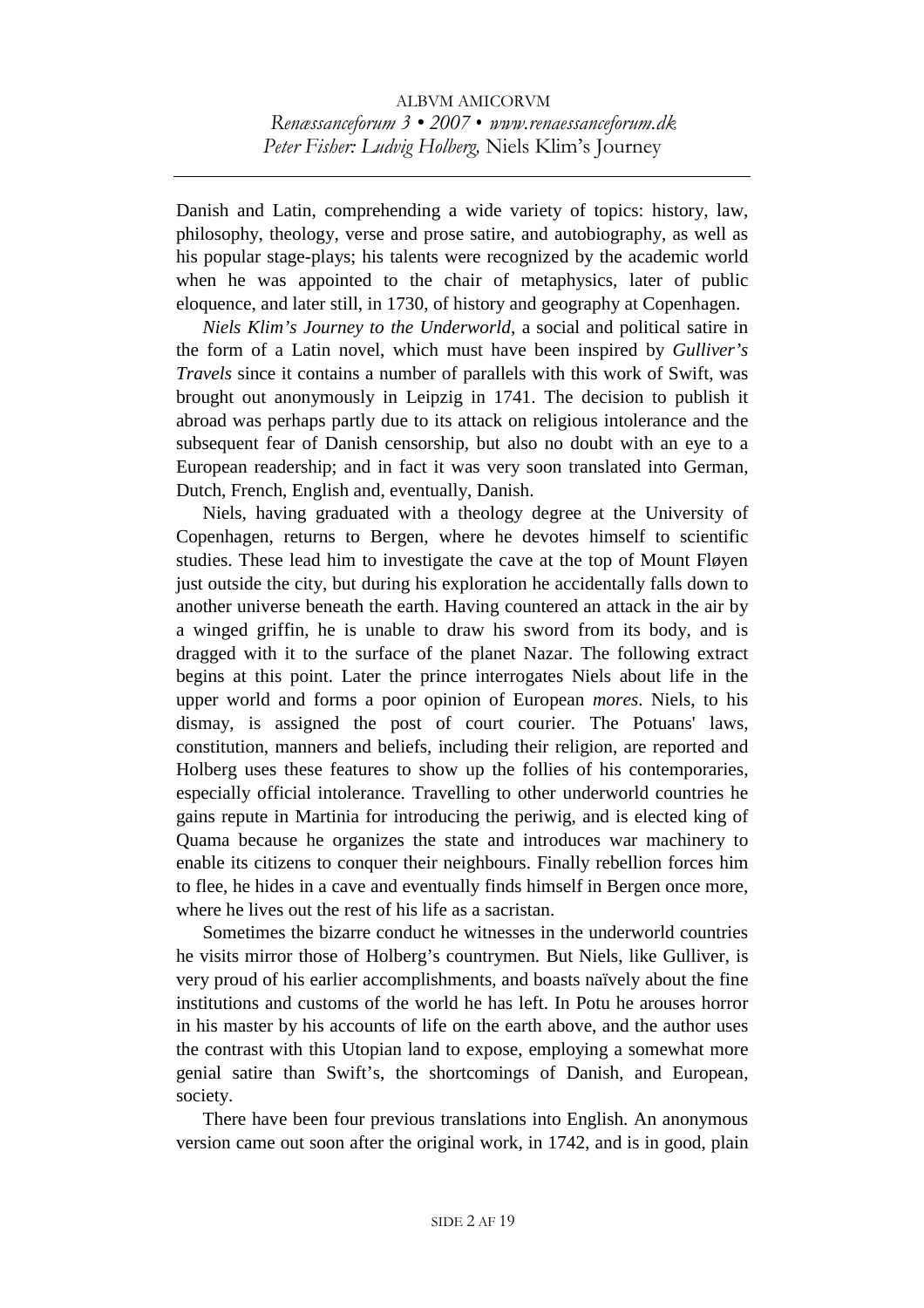English of the period, generally accurate, though occasionally omitting odd phrases which the writer considers inessential. Another anonymous version appeared in 1828. This is an excellent, spirited translation, very readable and accurate. A third, by John Gierlow, was published in 1845; I have not had access to this, but according to Ehrenkron-Müller, 1935, xii, 312-3, it is much abbreviated from the original. An interesting curiosity is a partial translation, just over two chapters, which Thomas De Quincey made in the 1820s from Baggesen's Danish translation of 1789. Creating an adaptation rather than a translation, the author omits and expands at will, aiming at a readable English equivalent rather than a literal rendering.

The present translation was undertaken purely out of interest and pleasure and I completed about a third of it, but had to leave it when I was enrolled as part of a team engaged in translating the Latin letters of Thomas Bartholin, the seventeenth-century Danish physician.

Holberg's Latin style reflects the best features of vernacular European languages in the eighteenth century: perspicuity, simplicity and smoothness. His vocabulary is extensive and colourful but seldom out of the ordinary and it is exceptional to find him using and word like *sparta*, 'a commission' (see note 4). A translator always faces the challenge of selecting the right register. The narrator here is an educated young man, lately out of university, and this calls for a familiar, lively, reasonably colloquial style. Hence at the beginning of the novel he complains of being *aeris inops*, 'short of cash', and when the Potuans put him in prison awaiting sentence, he says with wry humour that he expected shortly to be fetched from it as if *e cella promptuaria*, 'from a storeroom'. He occasionally plays on words, as when he returns from Copenhagen, *doctior quidem, sed non ditior*, 'better educated, but no better off'. Potuan announcements need to be put into a stiffer officialese. Passages of verse quoted from classical authors have kept the same lineation, line-length and absence of rhyme, but no attempt has been made to imitate ancient metres. Overt references to contemporary Danes, like the unpleasant croaking voice of Niels Andersen at the beginning of Chapter 2, are few and should present no problems for non-Danish readers.

#### **CHAPTER II**

#### **Landing on the Planet Nazar**

Once I had completed my aerial voyage in this fashion and touched that sphere safe and unharmed (for the speed with which the griffin was initially borne along had grown weak as its strength evaporated), I lay motionless for a long while, waiting to see what new occurrence should befall me when the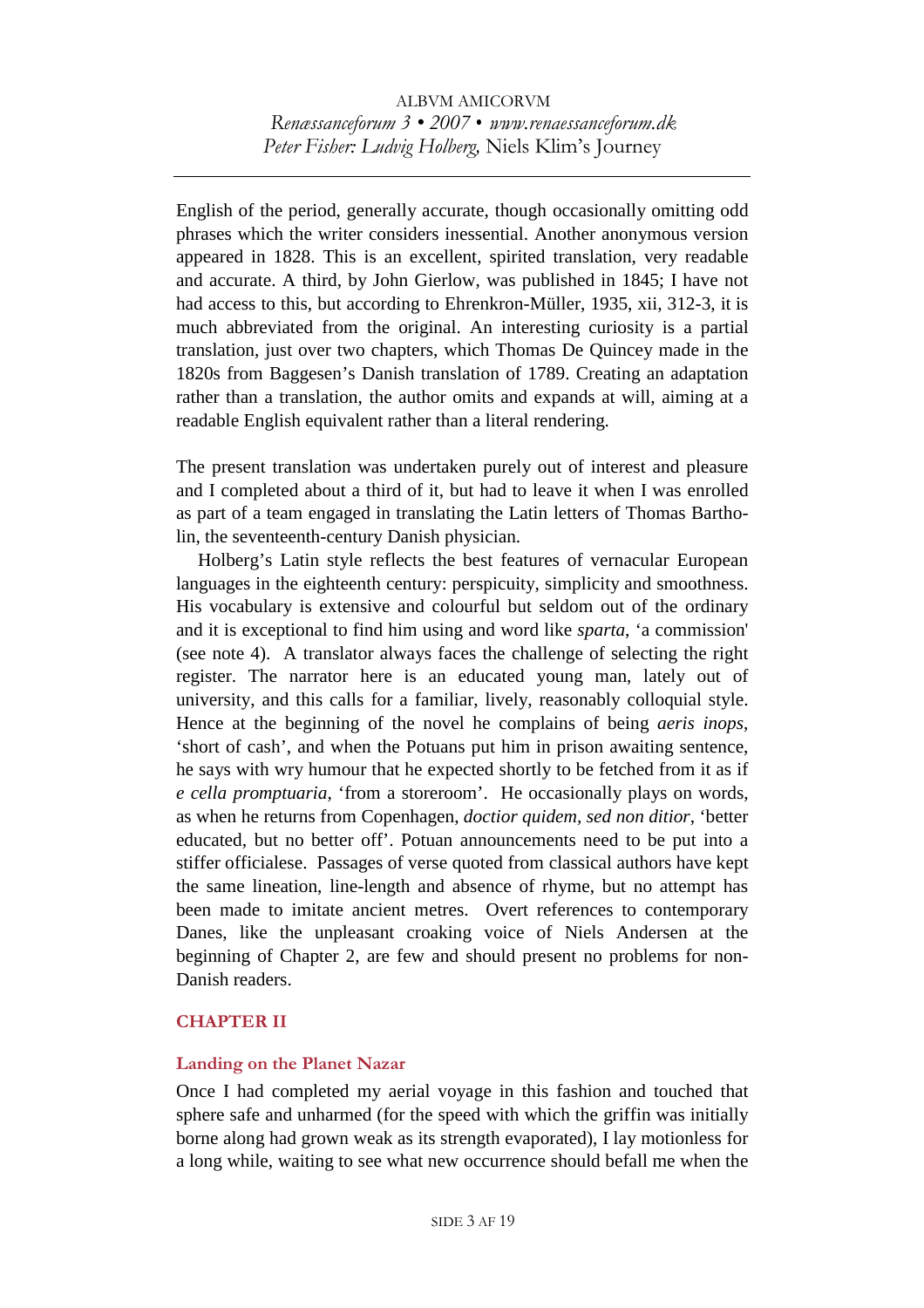day dawned. I then noticed my former fragility returning, and that I needed both sleep and food, so much so that I was seized with regret at having rashly thrown the bread away. My mind exhausted by miscellaneous worries, a deep sleep at last stole over me. I had been snoring away, as far as I could judge, for two hours, when a fearful bellowing, which had been disturbing my rest for some time, in the end completely dispelled my sleep. While I slept various bizarre visions had flitted about in my brain. I seemed to have come back to Norway and to have been relating my adventures then to my fellow-countrymen. Next I fancied that I was in the Fanekirke, on the outskirts of Bergen, listening to the singing of the deacon, Niels Andersen, whose stentorian voice struck my ears in its usual dismal manner. Therefore, the instant I awoke, I believed the barking of this man had broken my slumbers; but standing nearby I saw a bull, and concluded it was its bellow that had shattered my repose.

 Soon I was gazing about everywhere with anxious eyes, and, as the sun rose, I looked upon green meadows and fertile fields in all directions. Trees were also visible, but, what was strange to see, they were moving, despite the fact that the air was so still it could not stir even the lightest feather. When the lowing bull made straight towards me, I was panic-stricken and cast round for a means of escape; amid that fear I caught sight of a tree standing nearby, and tried to climb it. But as I clambered up, it emitted a shrill, sharp cry like that of an angry woman, and in a moment I received a slap as if from an extended palm, with such force that giddiness seized me and I tumbled headlong to the earth. This blow felt as though I had been struck by lightning and, very soon ready to give up the ghost in my terror, I heard mutterings all about me and the sort of hubbub that echoes round market-places and stock-exchanges at their busiest. As soon as I opened my eyes, I saw encircling me a whole living forest and the plain filled with trees and bushes, where recently barely six or seven had been apparent. It is scarcely possible to describe the turmoil which all these events excited in my brain, and to what extent my mind was unsettled by these apparitions. I supposed now that this was a waking dream, now that I was being tormented by ghosts and besieged by evil spirits, and now other even sillier ideas.

However, I was not given time to investigate these moving objects or their causes, for in a moment another tree came darting up and lowered a branch, of which the end was clothed with six buds, like so many fingers. With these it raised me from the ground, and, though I shouted protests, removed me bodily, accompanied by countless trees of various species and various sizes. They gave out sounds and murmurs that were certainly utterances, but foreign to my ears, and apart from the words *Pikel Emi*,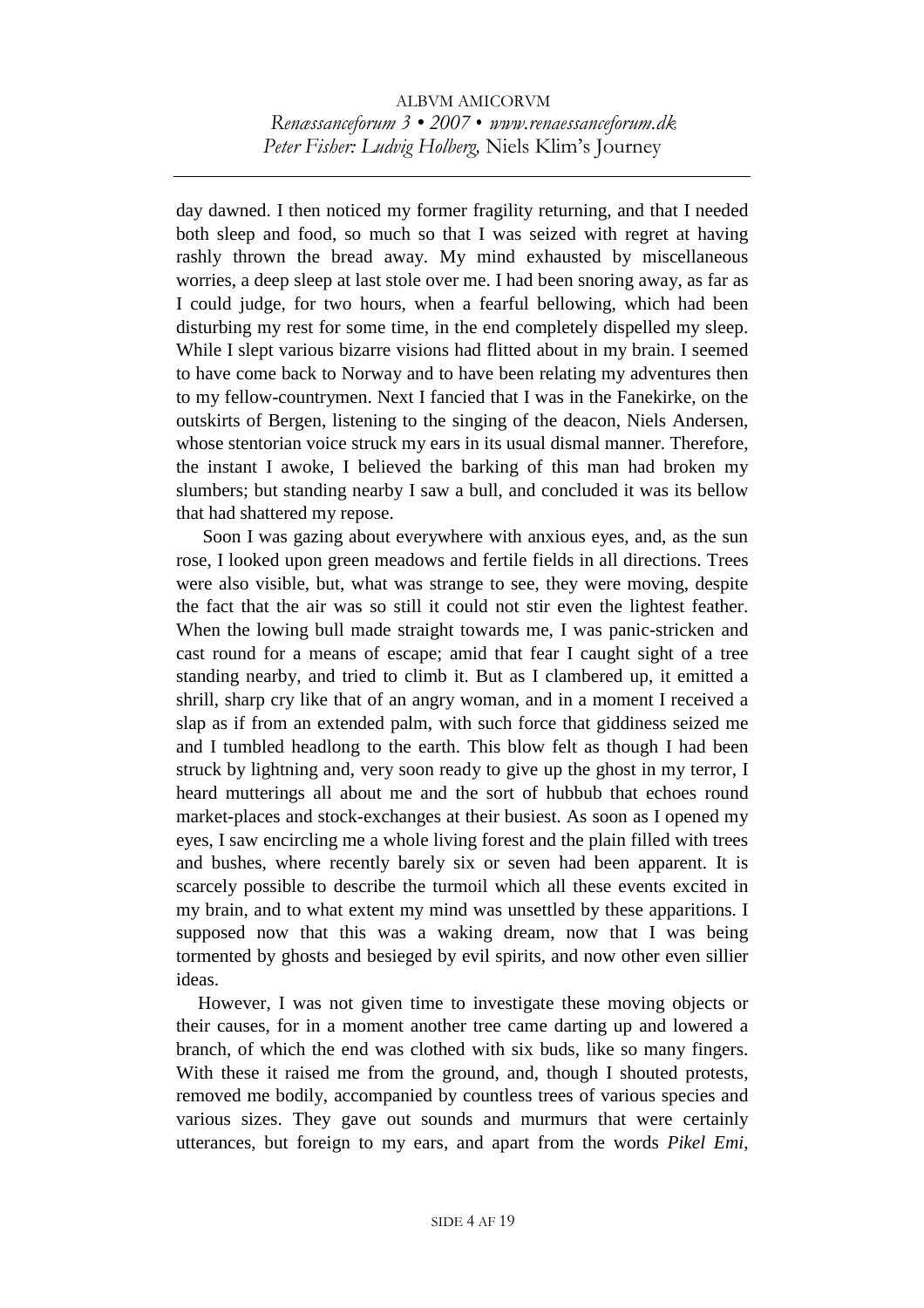which were quite often repeated, there were none I could retain in my memory. I heard presently that these words indicated an ape of unusual form; for they surmised that I was an ape from the shape of my body and my deportment, though somewhat different in appearance from the longtailed monkeys which this land breeds. Others took me for a denizen of the firmament, who they believed had been conveyed there through the air by a bird, since the annals of this planet bear witness that such an event once occurred. But I only learnt this after some months' interval, after I had become thoroughly versed in the language of the Underworld. In the present state of affairs, through my fright and bewilderment I had lost track of myself and could not conceive what to make of these living, talking trees, or where this procession, conducted with slow, measured steps, was leading to. The sounds of their speech and muttering, however, which rolled right across the fields, suggested a certain anger and resentment; and indeed their wrath had been generated against me with very good reason. The tree I wanted to climb when I was fleeing from the bull was the wife of the judge who administered justice in the nearest city, and the status of the injured party had exacerbated my misdeed; she was not just a simple woman of the common sort, whom I had elected to vex in public, but, it appeared, a lady of the first rank. A display of this kind was an unwonted abomination to such a mild and decorous race.

 Finally we reached the city to which they were conducting me as a prisoner. It was no less remarkable for its stately buildings than for the elegant arrangement and symmetry of its districts, streets and squares. The houses were so high and striking that they resembled palaces. The squares swarmed with strolling trees, which, on meeting their acquaintances, greeted one another by sinking their branches, and the more branches they lowered, the greater proof was it of respect and deference. So, when they caught sight of an oak who, as it happened, was just emerging from a house of some grandeur, all the other trees lowered the majority of their branches and retreated backwards, from which one was entitled to guess that this individual was of more consequence than the lower orders. It quickly became clear to me that it was the city's judge, and indeed the one whose wife I was said to have offended. In a moment I was swept right up into this same judge's house, where the gate was immediately shut behind my back and the doors bolted, so that I saw myself as a candidate for the treadmill. This fear was notably increased by three sentinels stationed outside the doors, who seemed to be keeping guard; each one was armed with six axes, corresponding to the number of its branches, for all their branches were like arms and all their buds served as fingers. I observed that at the top of their trunks were heads, not unlike those of human beings, and instead of roots I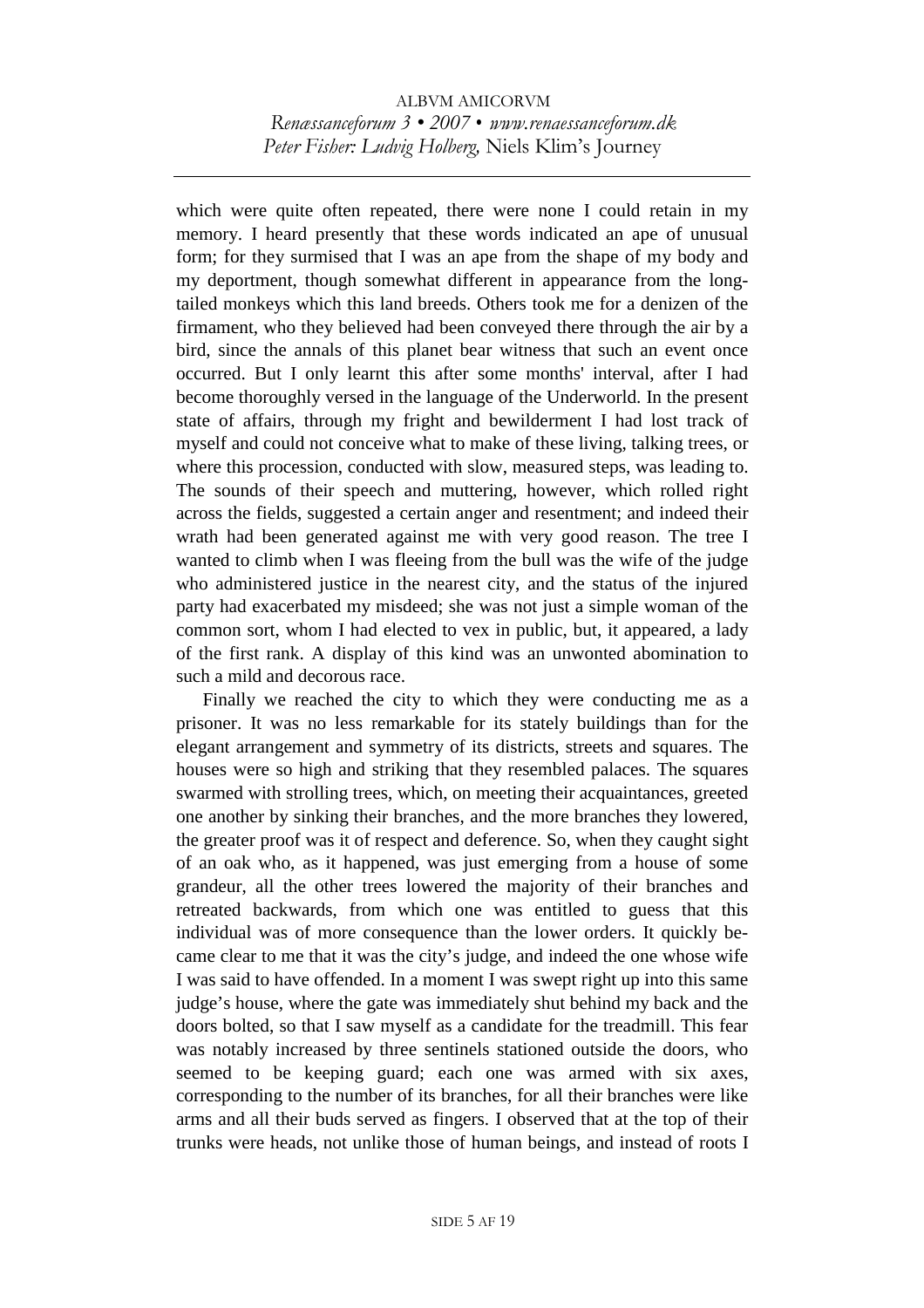saw that each had two feet, although these were quite short, which meant that the natives of this planet walked along with tortoise-like steps. Hence, if I were freed, it would have been easy for me to escape their hands, since it appeared that I was superior to them in the speed with which my legs could move.

 To cut the matter short, I now perceived clearly that the inhabitants of this planet were trees which were endowed with reason, and I marvelled at the variety in which Nature delights when she designs living creatures. These trees are not the same height as ours, since most of them scarcely exceed the normal stature of a man; some were smaller so that you would have said they were flowers or shrubs, and these I supposed were children. It is astonishing what mazes of speculation these phenomena led me into, how many sighs they drew from me, and how deep a nostalgia for my homeland, then most precious to me, entered my breast. Though these trees seemed to me to live in fellowship, enjoying the benefit of speech and provided with some appearance of reason, enough to call them, up to a point, rational creatures, I was doubtful whether they could be compared with human beings; I refused to believe that justice, mercy and the other moral virtues found any place among them. Battered by these tumultuous thoughts, I felt my heart shake, and floods of tears flowed from the wellsprings of my eyes to cascade down my face. But after I had given way to my grief in this way and turned to womanish weeping, there entered the room my personal guardians, whom I looked upon as lictors by reason of their axes.

 Preceded by these I was conducted through the city to a prominent house situated in the centre of the main square. I saw myself then as having attained the rank of dictator, greater than a Roman consul, for only twelve axes were borne in the retinue of the consuls, whereas my progress was encompassed by eighteen. On the portals of the building to which I was being escorted was a relief of Justice, $2$  fashioned in the shape of a tree and holding a pair of scales in one branch. It was represented in the form of a young woman, of powerful appearance, with keen, bright eyes, and striking in her noble sadness, which was neither meek nor defiant, but dignified. Hence it was quite apparent to me that this was their senate-house. I was brought into the assembly-hall, whose paved floor gleamed with its chequerwork of marble; there I saw a tree, high on a golden chair, which looked like a tribunal, together with its assessors, six to the right, six to the left of it, installed on as many neatly-ordered seats. The president was a palm of medium height, but among all the other judges it was remarkable for the

 $2<sup>2</sup>$  In Holberg's time there was a depiction of Justice in Copenhagen Town Hall.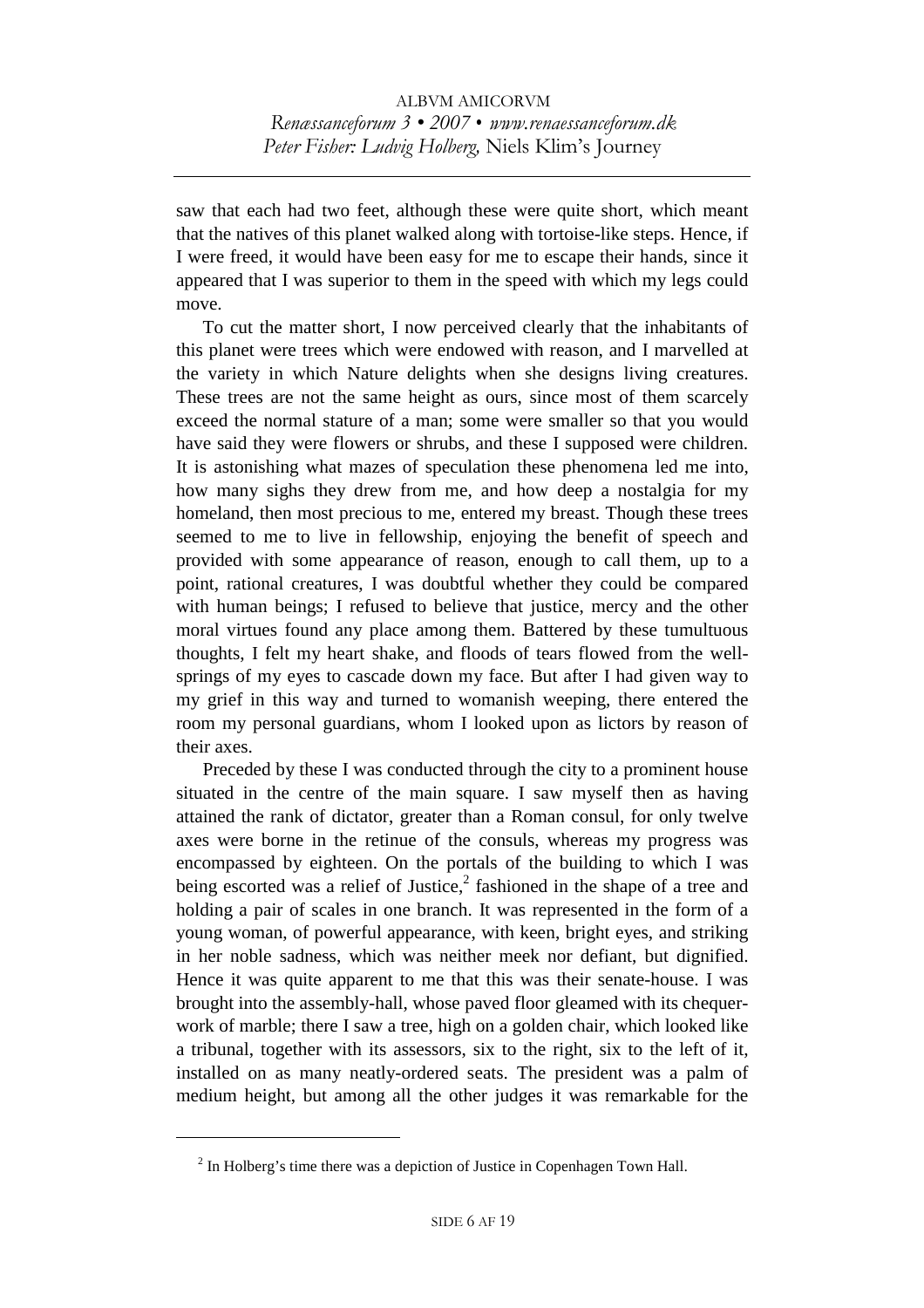diversity of its leaves, tinted with various colours. Twenty-four officers were ranged round on either side, and each one was armed with six axes. It was a shocking sight for me to behold, since from all this weaponry I predicted that they must be a bloodthirsty race.

 At my entry the senators rose, stretched their branches high in the air and, after performing this ritual act, sat down again. When all were seated I was placed before a bar halfway between two trees, whose trunks were clad in sheepskins. I reckoned they must be advocates, and indeed, that is what they were. Before they began to plead their cases, the president's head was draped with a patchwork of black cloth. Shortly afterwards the counsel for the prosecution gave a short speech, which it repeated three times; the defending counsel responded with equal brevity. Their pleas were followed by half-an-hour's silence. Then the president removed the covering that veiled its head, stood up, and, lifting its branches once more towards the stars, formally pronounced certain words, which I judged to contain my sentence. As soon as it had finished speaking, I was dismissed and led back to an ancient prison, from which I foresaw that I must shortly be fetched as if from a storeroom to face the lash. Left to myself there, in recalling to mind all my experiences, I laughed at the stupidity of this race; for they appeared to me more to have acted out a play than administered justice, and all that I had seen, including their gestures, trappings and method of procedure, seemed more appropriate to a theatrical show and the scenes of a pantomime than to a serious court of Justice. Then I praised the good fortune of our own world and the superiority of Europeans over all other peoples. Yet although I condemned the insensibility and obtuseness of this subterranean race, I was forced at the same time to admit that they should be distinguished from dumb animals. The splendour of their city, their wellproportioned buildings and other features plainly showed that these trees were not bereft of reason, nor were they totally uncultivated in the arts, especially those of technology. However, I believed that this land was innocent of all virtue and nobility.

While I was thus communing silently with myself, a tree entered, holding a pointed instrument in its hand. After unbuttoning me at the chest and baring one of my arms, it very deftly pierced me in the middle of a vein. When it had drawn off what seemed a sufficient quantity of blood, it bound up my arm with equal dexterity. Having performed its task in this way and studied my blood carefully, it went off as though filled with a silent wonder. All this strengthened the notion I had formed of this race's stupidity. However, as soon as I had learnt their subterranean language and everything had been explained to me, my disdain turned to esteem. Those court proceedings, which I had rashly condemned, were expounded to me as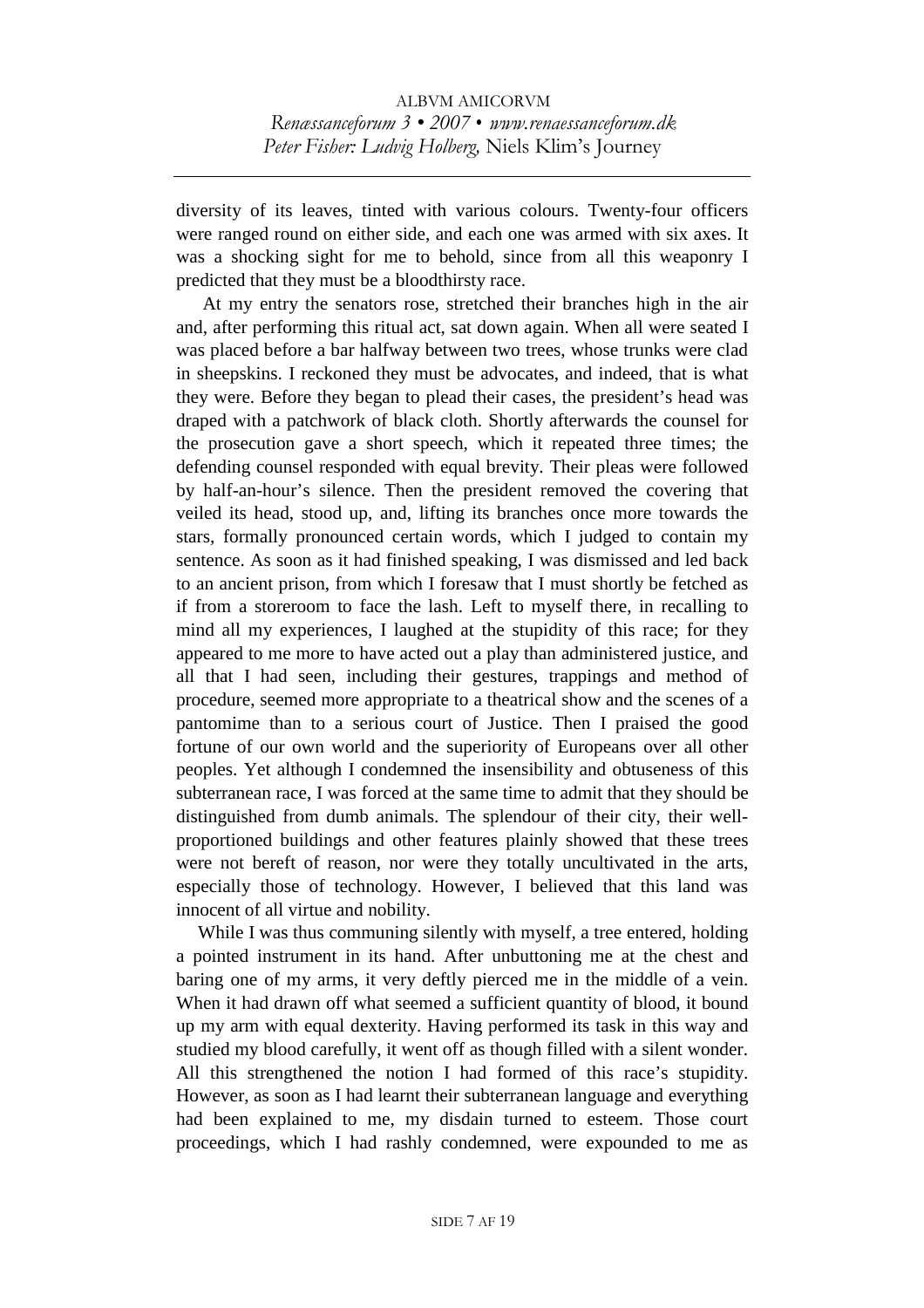follows. From the shape of my body they had concluded that I was a dweller in the firmament. It had appeared that I wished to assault a respectable married woman of the highest rank, and for this outrage I had been dragged to the court as a defendant. One of the advocates had magnified my offence, demanding the punishment due by law; but the other, without interceding against the penalty, had advised a postponement of the sentence until my identity, nature and place of origin were known, and whether I was a brute creature or a rational being. Furthermore I learnt that stretching out their branches was a customary ritual before a case was submitted for judgment. The advocates were swathed in sheepskin to remind them to be blameless and upright in the execution of their roles. And indeed all of them there are honest and upright, proof that it is possible for a well-ordered state to be furnished with honourable, decent barristers. Harsh laws have been passed against legal charlatans, so that there is no ready cloak for trickery and deceit, no condoning of falsehood, no escaping with abuse, nowhere any kind reception for audacity, nor any shelter given to imposture. It was customary for them to repeat their words three times owing to their slowness of comprehension, a trait which distinguished the inhabitants of this land from other peoples; for few were granted the faculty of understanding what they had just read through, or to apprehend something they had only heard once. Those who grasped the subject straight away were thought to be devoid of the power of discrimination, and for this reason were rarely admitted to high, authoritative employments. They had learnt from experience that the state was unstable in the hands of individuals who were very quick to comprehend matters and who were termed by the populace 'great minds'; those who were slow, however, and were scornfully called 'dull' were found to have settled the disorders caused by the first sort. All this was paradoxical, yet when I reflected seriously upon it, it did not seem totally ridiculous to me.

 Certainly an account of the president stirred in me the deepest amazement, for it was an unmarried woman, a native of that locality, whom the prince had appointed as the *kaki*, the supreme judge of that community. Among this race no discrimination between the sexes was observed in the apportionment of offices, but after a selection had been carried out, the duties of the state were bestowed on those most qualified to handle them. In order to assess each individual's competence and mental endowments, colleges were set up, whose wardens or overseers were called *karatti*, a word which properly signifies investigators or inspectors. Their task was to examine the competence and strengths of each person, to probe thoroughly into the characters of the young, and, having made their inspection, each year to give the prince an indication of those who should be recruited to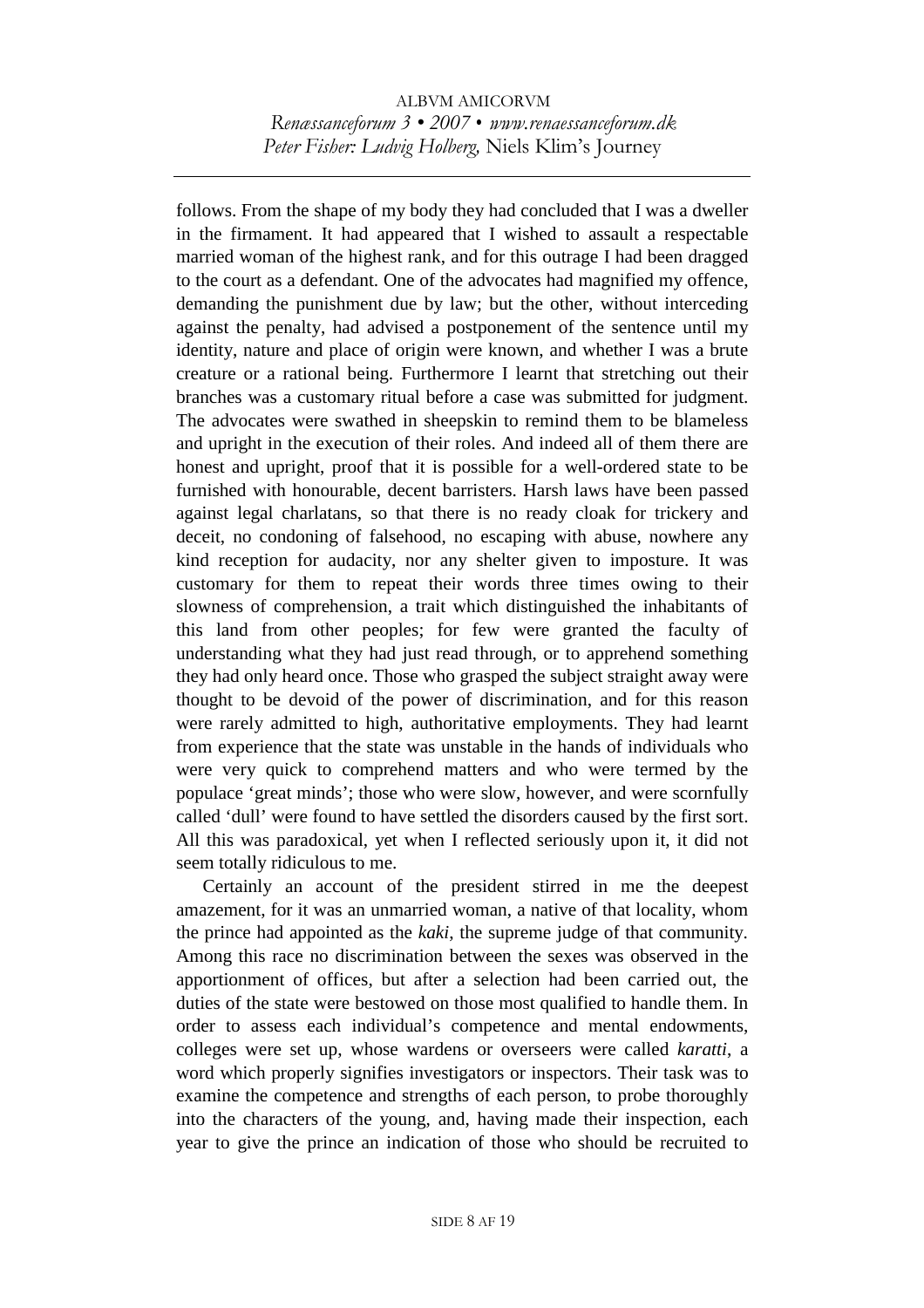public offices and at the same time to show how each one could be of most benefit to its country. After receiving this list, the prince had the names of candidates entered in a book, which would enable him to remember and, as it were, keep before his eyes those he might advance to vacant employments.

 The above-mentioned young woman had received a glowing testimonial from the *karatti* four years previously and on the strength of this the prince had appointed her to preside over the senate in the city of her birth. This is a hallowed and invariable practice among the Potuans, following their belief that the conditions of a place are best perceived by those born and bred there.<sup>3</sup> Palmka (the young woman's name) had graced this post<sup>4</sup> with the highest credit over a span of three years, and was considered the shrewdest tree in that whole city; for such was her slowness of comprehension that she had difficulty in grasping anything, unless it was repeated to her two or three times. Nevertheless, when she had once grasped something, she grasped it thoroughly, and would elucidate any question with such deep discernment that her utterances were all taken as so many oracles.

Justice she could weigh in the twin dishes of the wavering scales, and distinguish the straight from adjacent deviance, even when the rule deceived where the edge was bent.<sup>5</sup>

Hence every decision pronounced by her in the space of four years had been ratified and eulogized by the Potuan Supreme Court. Therefore this ordinance that promoted the inferior sex, one which I had condemned at first glance, seemed not wholly preposterous once it was submitted to closer inspection. I thought to myself:

 'What if the wife of our judge in Bergen were to declare judgments instead of her husband? What if advocate Søren's daughter, a young woman endowed with eloquence and outstanding gifts of mind, were to preside over court proceedings in place of her foolish father? Our legal system would not suffer unduly from it, and perhaps Justice might not receive a drubbing as often as she does.' I further considered that because cases in European courts are judged so hastily, those rushed decisions, made on the spur of the

 $3$  However, in VIII.11 we are told that cases were normally judged far away from their place of origin, in order to prevent bribery or nepotism. 4

<sup>&</sup>lt;sup>4</sup> The Latin word is *sparta*, 'a commission', and, according to Kragelund, is taken from a common saying in Greek:  $\Sigma \pi \dot{\alpha} \rho \tau \alpha v$  έλαχες, ταύταν κόσμει (Sparta is your allotted task. Make the most of it!). Holberg uses the same word again at VII.23, and several times in his autobiography (e.g. Holberg, 1965, 34, l.12). Kragelund believes that the portrait of Palmka is based on Queen Christina of Sweden.

Virtually the same as Persius, *Satires* IV.10-12.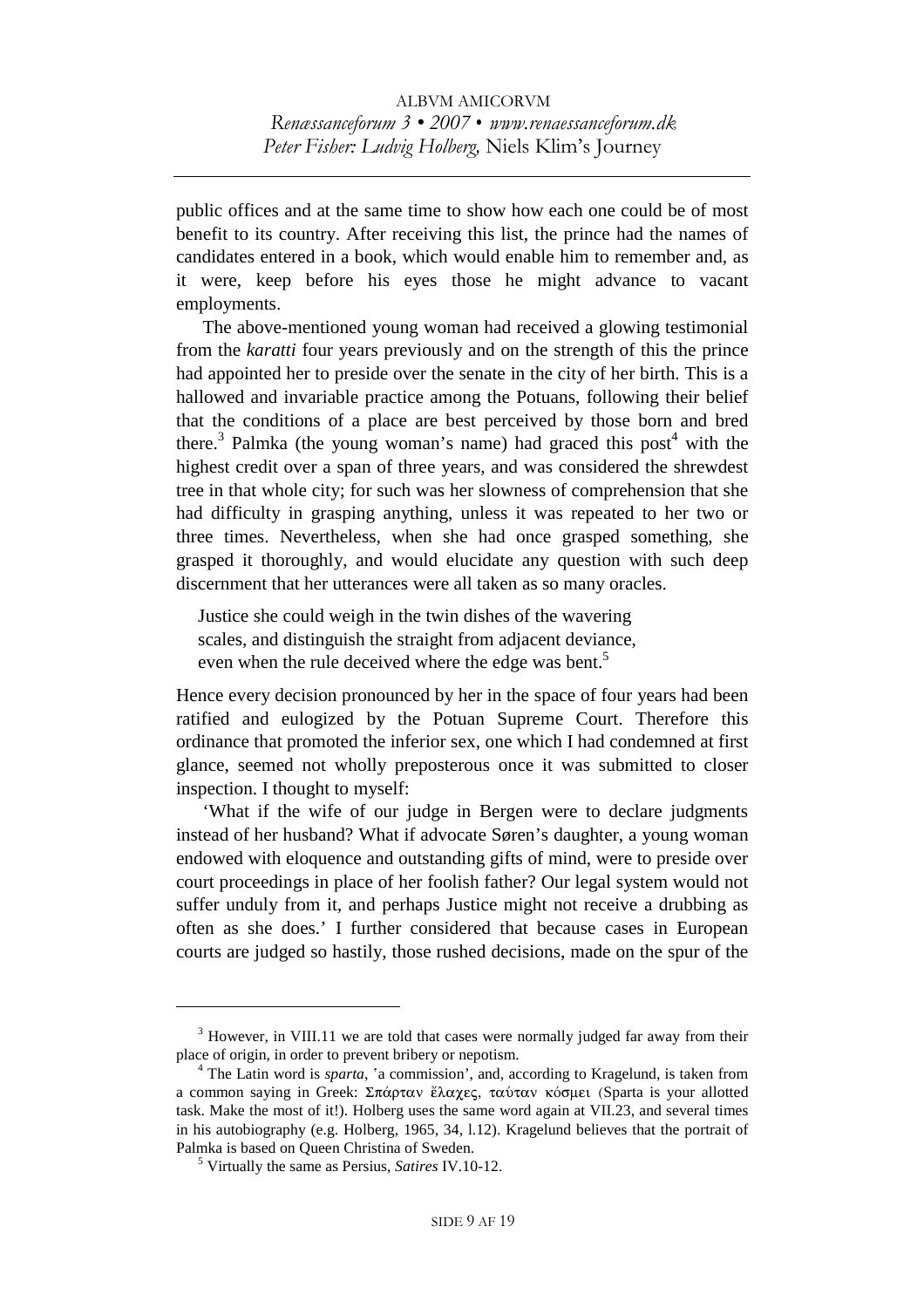moment, would not escape the reproach of the censor if they were subjected to stricter perusal.

 I shall now go on to explain everything else. This, I have heard, is the point of the bloodletting. If anyone has been convicted of a crime, instead of flogging, maiming or execution he is sentenced to the severing of a vein, so that it may thereby become clear whether his offence is traceable to wickedness or to an imperfection of the blood or of the humours, and whether it can be put right by such a procedure; in this way these tribunals aim more at correction than punishment. This correction however in some sense represented a punishment, in that there was a certain dishonourable stigma attached to undergoing this operation as a consequence of the judge's decision. If anyone lapsed a second time, he was pronounced unworthy of citizenship and was generally banished to the firmament, where all were accepted without distinction. But more has to be said shortly about such exile and its nature. The reason for the instant astonishment of the surgeon who opened my vein when he saw the blood is as follows: the inhabitants of this planet, instead of blood, have a clear, transparent liquid flowing in their veins, and the clearer it is, the greater sign is it of purity.

 I became more thoroughly acquainted with all these matters when I had been properly instructed in the language of the Underworld, and once I had mastered this I began to sustain a more lenient opinion of that race, on whom I had thoughtlessly passed a somewhat harsh judgment. Although I had presumed these trees to be dull and obtuse on first view, I soon realized that they were not totally devoid of human feeling and consequently offered no danger to my life; I was strengthened in this expectation when I saw that food was brought to me twice every day. The meals commonly consisted of fruit, herbs and vegetables; for drink there was a clear juice, unsurpassed in its sweetness and delicious taste.

 The judge who held me in his custody soon reported to the prince or sovereign, whose residence lay not far from this city, that by chance there had fallen into her hands a certain creature which was rational, but of strange appearance. Excited by the novelty of this occurrence, the prince commanded that I should be taught their tongue and afterwards sent to his court. I was given a language teacher, under whose guidance I made such rapid progress during the space of six months that I could subsequently converse quite readily with the natives. When I had dispensed with my apprenticeship and the rudiments of the subterranean tongue, a new injunction was brought from the court as to my further tuition; the order came for me to be admitted to the city's college, so that the *karatti*, or inspectors, there might examine my intellectual abilities and see in what sphere of education I showed the greatest promise. All these instructions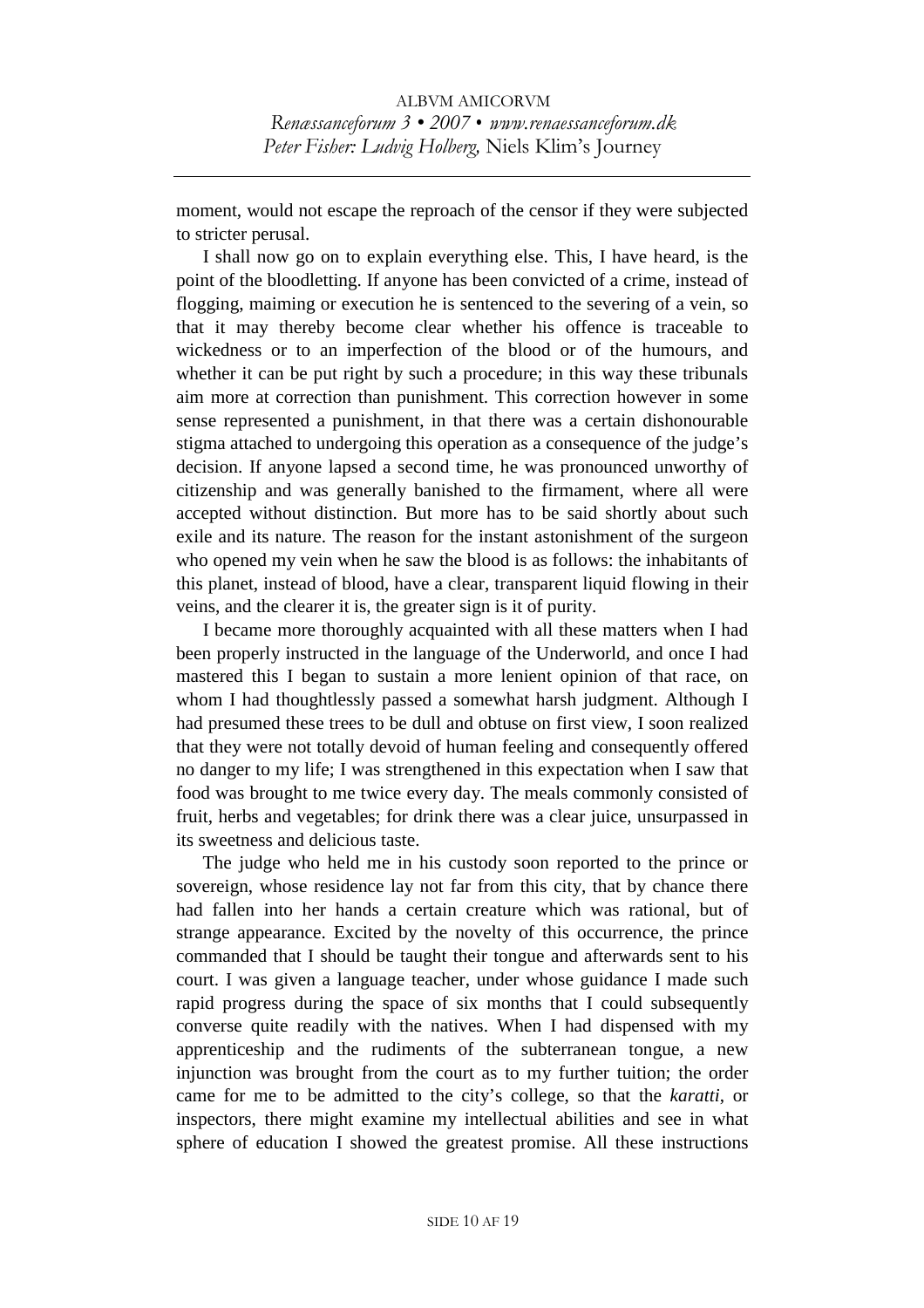they carried out painstakingly; however, while I was at this stage, no less attention was paid to my body than to my mind, and they were particularly concerned that I should take the shape of a tree, as far as could be managed; to this end they fitted a number of supplementary branches to my person.

 While all this was going on, each evening when I returned from the college my host kept me busy with different discussions and questions. He listened with extreme satisfaction as I talked of my experiences on this journey to the Underworld; but what amazed him most was an account of our earth and the vast sky which surrounded it, dotted with countless stars. He listened to everything intently and eagerly; yet he felt no little shame at my description of the trees in our world, which were inanimate and immobile, standing fixed to the ground by their roots; and finally he looked at me with some displeasure when I declared that our trees, after being felled, were used to heat ovens and cook meals. Nevertheless, once he had thought over the matter seriously, his anger gradually cooled and, stretching all his five branches towards the heavens, he marvelled at the judgments of the Creator, whose secret ways are so manifold; afterwards he listened attentively as I recounted other aspects of our world. As soon as his wife, who until now had shunned my company, learnt the real cause of my being hauled to justice, and understood that I had been misled by her shape, that of a tree, which in our own globe we frequently climb, she abandoned all her mistrust and became reconciled with me again. Even so, unwilling to reopen a recent wound when our friendship had just begun to knit, I did not join in conversation with her unless her husband was there, and made it his wish.

#### **CHAPTER III**

#### **A Description of the City of Keba**

In the meantime, while I was pursuing my early studies, my host conducted me round the city to show me everything that was especially fine and noteworthy. We walked unhindered and, what was particularly remarkable to me, without any encounter with the inhabitants; it is quite different there than with us, where people come rushing in crowds to feast their inquisitive eyes on anything strange. The citizens of this planet have little appetite for novelty and only seek objects that are well established. The name of this city is Keba and among the townships in the principality of Potu it holds second place. Its denizens are so serious and sensible that you would have called every one of them a councillor. The place is a most noble home for old age, since nowhere is so much deference accorded to years, nowhere are the elderly more respected; their authority rests not only in their opinions, but also in their will. I was surprised that such a prudent, sober-minded race should delight in dramatic contests, comedies and entertainments, because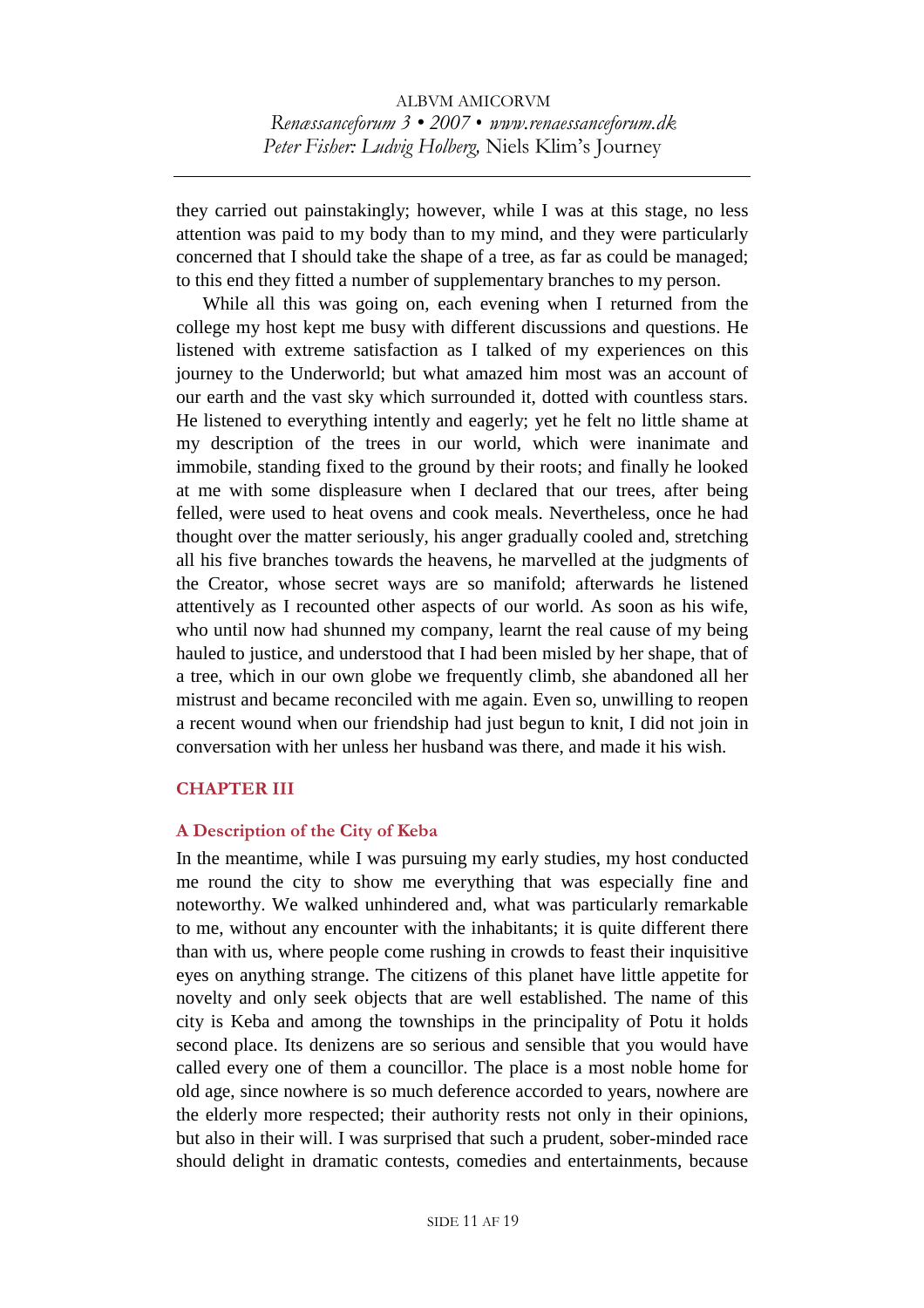these seemed quite at odds with their seriousness. Remarking on this, my host said,

 'Throughout this principality we take our shares of gravity and merriment by turns**,** 

and with Jove's aid we subdue gloomy Saturn.'<sup>6</sup>

 Among other excellences of this princedom permission to enjoy harmless pleasures had been established, for these were believed to strengthen the mind and prepare it to undertake irksome duties; such pleasures were also thought to disperse those black clouds and moods of melancholy which are the wellsprings of so many riots, mutinies and crooked schemes. Guided by this attitude, they punctuate their more solemn activities with games and frolics, yet mingling sternness with good humour in such a way that the former does not deteriorate into gloom, and the latter into wantonness. However, I noticed with some annoyance that they rated the practice of disputations on the same level as entertainments and stage-plays. At set times of year, after staking wagers and fixing a prize for the undisputed winners, the contestants were matched like pairs of gladiators, under much the same rules as when we organize fights between game-cocks or animals that are equally fierce. Hence it is the custom for rich individuals to maintain disputants, as we do hunting-dogs in our world, and to train them in the art of disputation or dialectic, so that they become equipped and verbose enough for the traditional contests which take place each year. So, a certain wealthy citizen by the name of Henochi had in three years amassed 4000 *ricatu,* a huge sum, from the prizes won by one such disputant, whom he kept for this purpose, and more than once, as his owner, had been offered excessive amounts by those who regularly made profit from this sort of activity; none the less he had so far refused to sell his treasure, from whom he had gained so much annual revenue. Possessed of an amazing fluency of tongue, this character would demolish, erect, change square to round, boom with the snares of dialectical sophisms and syllogisms, and, by distinguishing, subsuming and determining, knew well how to frustrate every single opponent and reduce him to silence at his pleasure.

 Several times I attended shows of this kind and suffered utmost distress of mind, for I thought it irreverent and improper to transform such noble tasks, which habitually grace our academies, into stage performances. Besides, when I remembered how I had three times taken part in a public disputation to the wildest applause and thereby earned a laurel crown, I could scarcely restrain my tears. Yet it was not their practice of disputation

<sup>6</sup> Persius, *Satires* V.50. Astrologically speaking, Jupiter, the bringer of jollity, counterpoises the grimness of Saturn.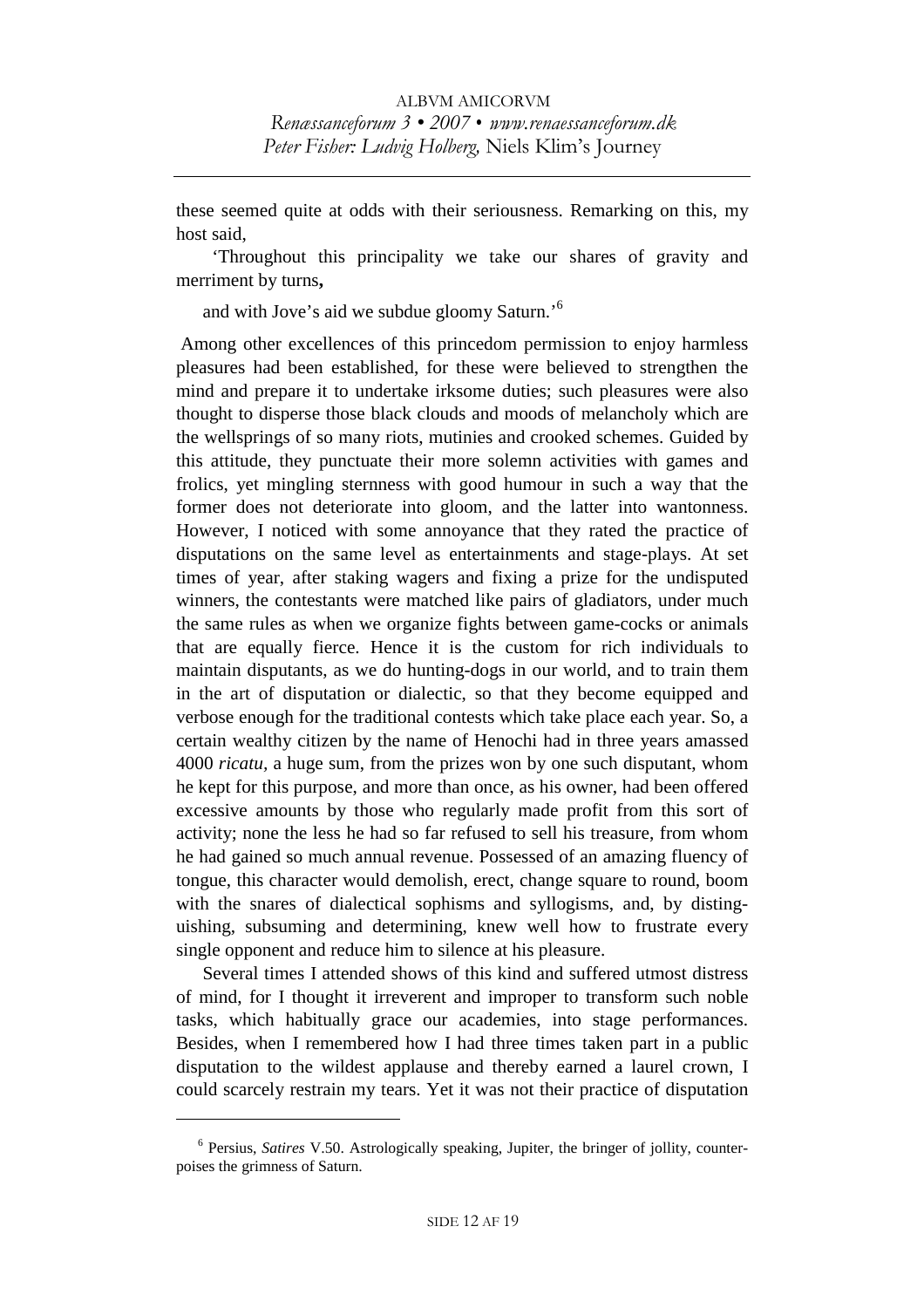that made my gorge rise, but the manner of it. Certain inciters were engaged, called *cabalcos*, who would prick the flanks of the disputants with pointed instruments whenever they observed them flagging in their attack, in order to inflame them again and renew their drooping powers. I omit other details which are embarrassing to recall and which I found reprehensible in such a refined race. Apart from these disputants, whom the inhabitants of the Underworld laughingly label *maskabos* or wranglers, they held other contests between four-footed animals, both wild and tame, and between particularly ferocious birds, all of which were presented to spectators at a set fee. I enquired of my host how it could be that a folk endowed with such discernment could degrade those lofty activities to exhibitions in the arena, since in them opportunity for eloquence was provided, truth revealed, and wits sharpened. He answered that those contests had once been highly regarded in barbarous ages, but, as they had finally come to learn by experience, disputation was more inclined to stifle truth, youths were made flippant, disturbances arose from it, and genuine studies were clamped, so that practices of this sort had been shifted from the universities to the stadium; and the outcome had taught them that young students mastered their skills more rapidly through silence, reading and reflection. Nevertheless I was not convinced by his reply, however plausible it might sound.

 In this city there was a university or academy, where the liberal arts were taught in an appropriate and highly serious manner. I was conducted by my host into the auditorium of this educational institution on a day appointed for the creation of a *madic* or doctor of philosophy. The act was performed without any ceremony, apart from the fact that the candidate gave a learned, elegant lecture on a particular problem in physics; having discharged this function he had his name entered by the president of the university in a register of those who take pleasure in the duty of public teaching. When my host asked me how gratified I was by these proceedings, I replied that the occasion appeared to me far too dry and spiritless compared with our own graduation ceremonies. I explained further that, among us, masters and doctors are normally created after they have previously given undoubted proof of their powers of disputation. Furrowing his brow at this, he asked about the conduct and character of the disputations and how they differed from those of the Underworld. I answered that they generally turned on quite learned, abstruse subjects, in particular those which pertained to the customs, languages and dress of two ancient peoples who had once achieved the highest success in Europe; I gave him to understand that in three scholarly disputations I had dealt with the antique sandals worn by both these races. As soon as he heard this, my host gave such a loud guffaw that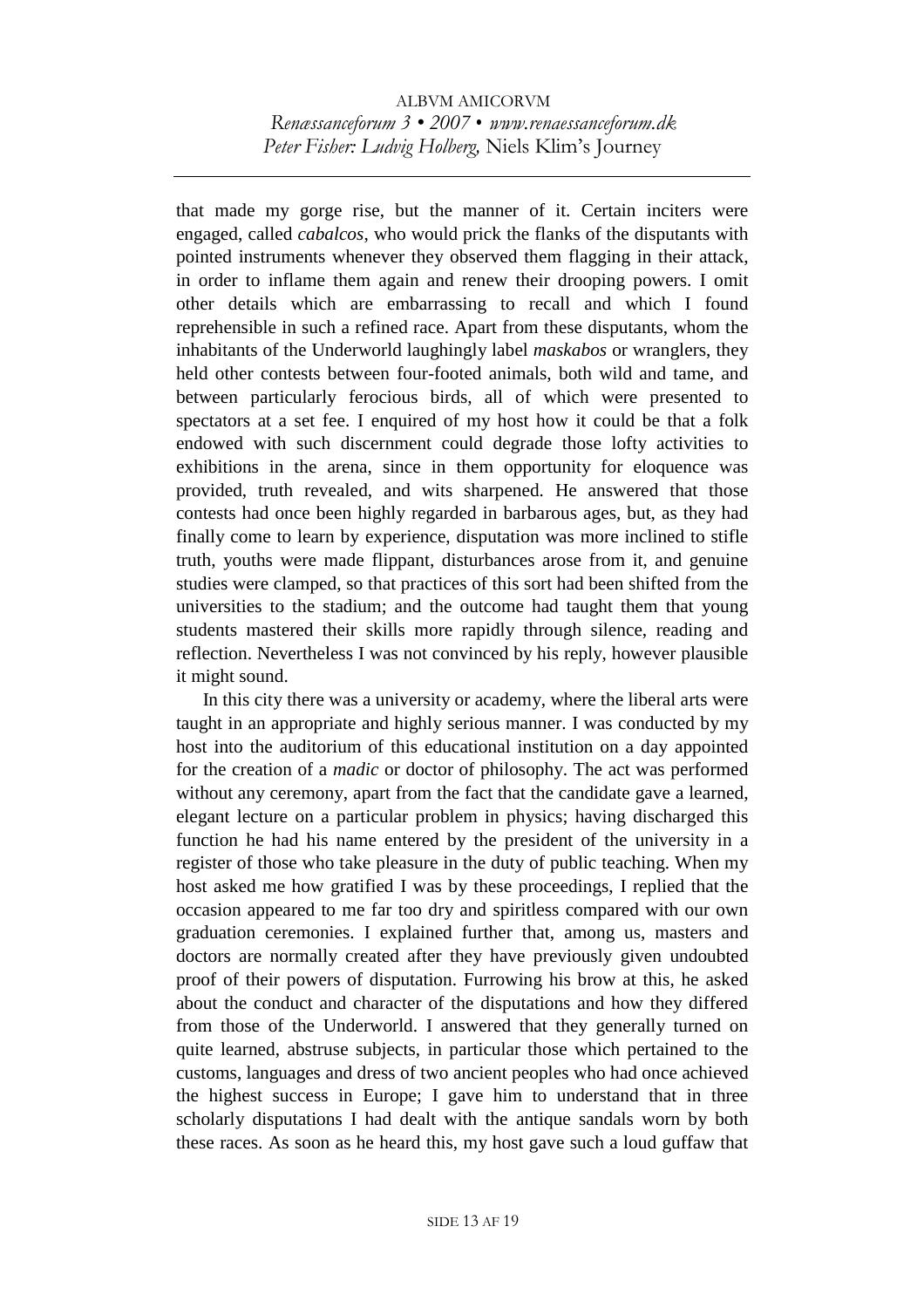it echoed round the whole house. Startled by this din, his wife came rushing in demanding with some puzzlement to know the reason for his mirth. However, I had become so angry that I did not deign to reply, since I thought it shocking that he should react to such important, serious concerns with derisive laughter. But when eventually her husband had enlightened her on the matter, she burst into peals of merriment no less loud than his. This incident circulated swiftly through the entire city, giving rise to recurrent smirks, and the wife of one of the councillors, disposed to hilarity, was so tickled by this story that she almost split her sides with repeated shrieks of glee. Because she caught a fever and died shortly afterwards, she was thought to have contracted the fatal disease through this unrestrained laughter and the resultant overtaxing of her lungs.

 The true cause of her death is not very clearly established; only mutterings of that kind were heard. In other respects she was a lady of sterling character, the efficient mother of a family, and had grown seven branches, a rare trait in that sex. Consequently all good trees were upset by her death. She was committed to earth in pitch darkness outside the city boundaries, carried out to burial in the clothes in which she had been found dead. There is a legal stipulation that no one should be buried within the city, since they believe that the air grows contaminated through the exhalations from corpses. A further stipulation decrees that the dead must not be borne to the grave accompanied by a prominent retinue and with sumptuous accoutrements, presumably because they are soon to become food for worms. All these ordinances I considered pretty sensible. Memorial services for the dead are customarily held and funeral orations delivered, but these are simply plain exhortations to live a proper life and set a picture of mortality before the audience's eyes. Orders are given for supervisors to attend so that they may observe whether the speakers reduce or magnify beyond their true desert the memory of those deceased. As a result Underworld orators are very sparing with panegyrics, for a penalty has been laid down for those who lavish excessive praise exceeding the person's merits. Not long afterwards I was present at such a funeral and I enquired of my host the circumstances and position of the dead magnate whose memory was being honoured. He replied that it had been a farmer, whom death had seized while he was journeying towards the city. So I, who had been recently mocked by these inhabitants of the Underworld, in my own fashion laughed just as immoderately and with some vigour hurled back the shafts which they had launched against Europeans.

 'Well now,' said I, 'why don't you stand on a podium and praise cows and bulls too, seeing they're the comrades and brothers-in-arms of your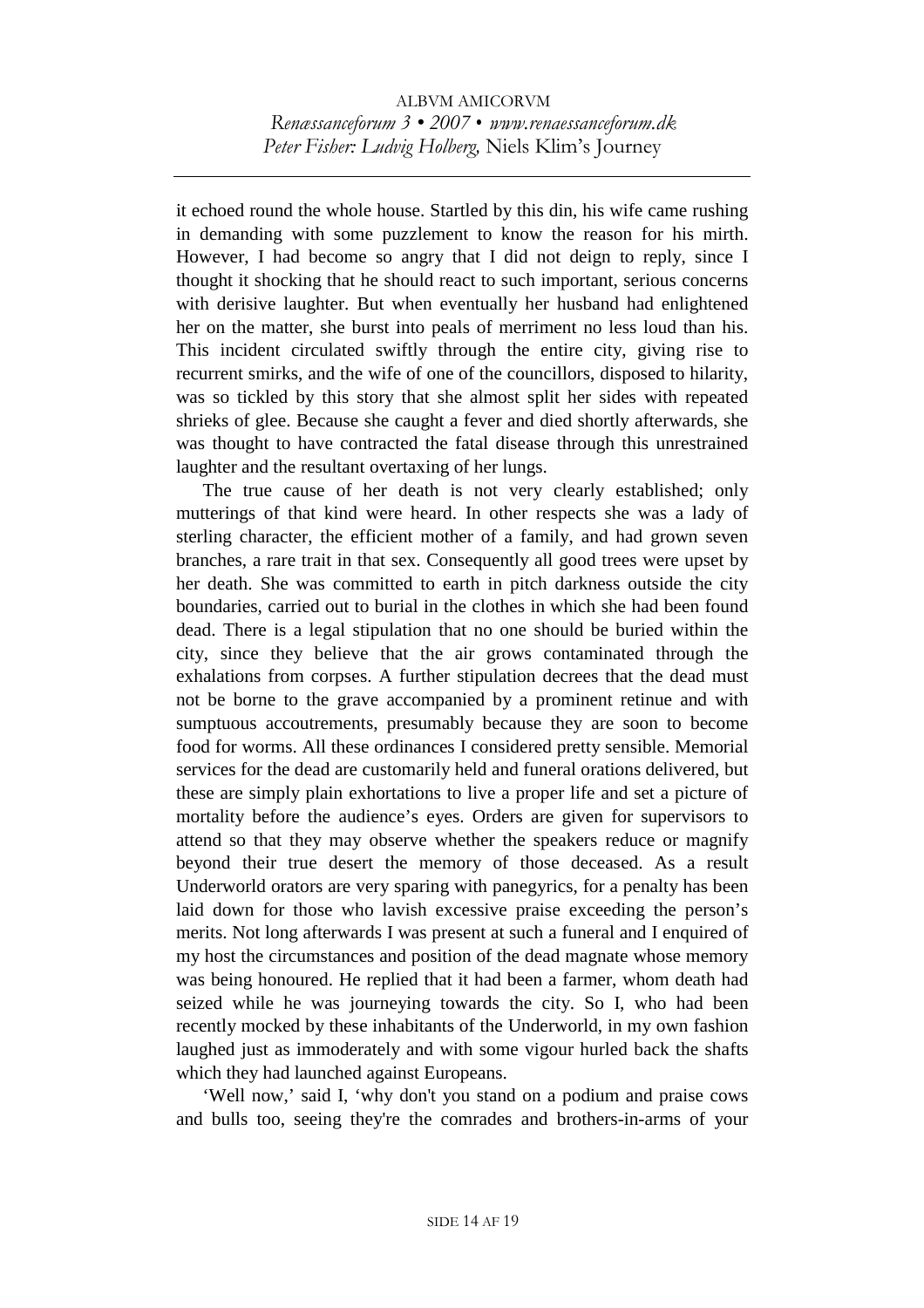peasants? They'll supply the same sort of material for a speech, considering they do the same sort of job as those who turn the furrows.'

 My host bade me restrain my mirth, informing me that farmers in those parts were held in the highest esteem owing to the dignity of the calling in which they laboured, and no walk of life was considered more honourable here than that of agriculture. Hence any honest peasant, the conscientious father of a family, was hailed as the feeder and protector of townsfolk. It was normally with this in mind that about the beginning of autumn, or in the month of Palm, when the farmers make their way to town with a large fleet of wagons laden with corn, to a fanfare of trumpets and the sounds of a band the city magistrates come to meet them outside the city gates, whence they are escorted into the municipality in a triumphant ceremony. I was flabbergasted at this explanation, harking back to the lot of our own farmers, who groan beneath the yoke of a detestable serfdom, and whose work we regard as dirty and ignoble compared with that of other professions which cater for our pleasures, such as those of cooks, sausage-makers, perfumers, dancers, etc.

 In fact a little later I revealed this to my host, but under an assurance that he would keep it to himself, for I was afraid that the inhabitants of the Underworld might pass too perverse a judgment on the human race. He promised silence and then took me with him to the hall where the funeral oration was to be given. I must admit that I had never heard anything more genuine, more truthful, and freer from any semblance of flattery; and this funeral speech seemed to me a prototype on which all orations of this kind should be modelled. The speaker first gave a survey of the dead man's virtues, and shortly after that listed his faults and shortcomings, as a reminder to the audience that they should draw a lesson from these with regard to themselves. On our return from the hall we were met by an offender, who was attended by three guards. He had recently, by judicial sentence, undergone the arm-punishment (their name for letting blood from a vein), and now he was to be hustled into the city's public infirmary. When I asked the reason for his condemnation, the reply came that he had disputed openly on the subject of God's qualities and essence; this was forbidden in those lands, where prying disputations of that nature were regarded as rash and senseless to such a degree that they could not be associated with creatures of undisturbed mind. Their custom was therefore, after bloodletting, to confine these hair-splitting disputers in the common jails, as if they were mad, until they stopped raving. Consequently I said quietly to myself:

 'Ah! What would become of our theologians here, those we see squabbling every day about the quality and attributes of the Deity, the nature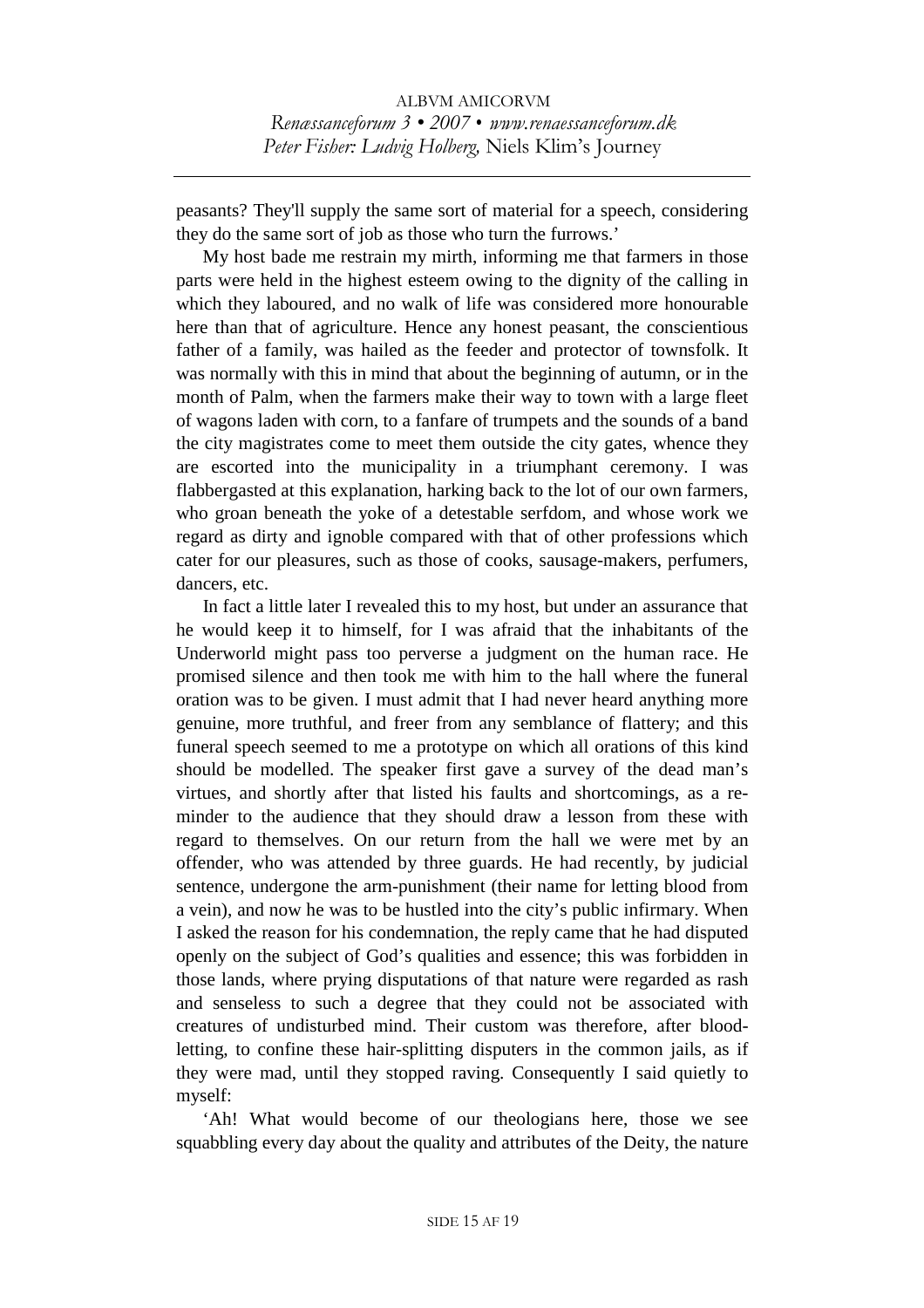of spirits and other mysteries of that order? What fate would overtake our metaphysicians, who plume themselves on their transcendental pursuits, imagining that their wisdom surpasses that of ordinary folk, and indeed, that they are very close to the gods. Surely because of the laurel crowns, academic hoods and doctor's caps with which they are adorned in our countries, they would be opening up a road to prison for themselves or putting themselves in line for the infirmaries!'

 These and other details, which appeared to me highly illogical, I observed at the time of my apprenticeship. Eventually by order of the prince there came a time specified for me to depart from the college to the court, brandishing a testimonial. I forecast brilliant eulogies and dazzling recommendations for myself, relying partly on my own talents, since I had mastered the speech of the Underworld more rapidly than expected, partly through the influence of my host and the acclaimed rectitude of the arbiters. At length my testimonial was handed to me and I opened it, quivering with delight, eager to read my praises and, as a result, to know what my destiny was to be. However, as soon as I read it, I was thrown into a fit of rage and despondency. The letter of recommendation was couched in these words:

 In obedience to Your Serene Highness's command, after carefully training him in our college we send this animal, lately dispatched from another world, who calls himself a 'man'. Following thorough tests of his abilities and an investigation of his character, we find him quite educable and of very quick understanding, but so awry in his judgment that, owing to his impetuous nature, he can scarcely be counted among rational creatures, and still less ought he to be allowed access to any important employment. Nevertheless, because he surpasses all of us in his fleetness of foot, he will be able to discharge the duty of court courier with efficiency. Dispatched from Keba College, in the month of Briars, by Your Serene Highness's most humble servants.

NEHEC. IOCHTAN. RAPASI. CHILAC.

This letter had me drenched in tears and I approached my host, begging him in the most abject manner to add his influence so that he might wring a milder credential from the *karatti*, and to show them my academic testimonial, in which I am hailed as a gifted citizen of outstanding quality. He retorted that such a testimonial was of some value in our world, where perhaps greater account was taken of the shadow than of the trunk, of the bark than of the pith, but these carried no weight here in Potu, where one penetrated to the inner core of circumstances; he furthermore encouraged me to bear my lot stoically, especially since a testimonial could neither be annulled nor altered. In their country there was no offence more serious than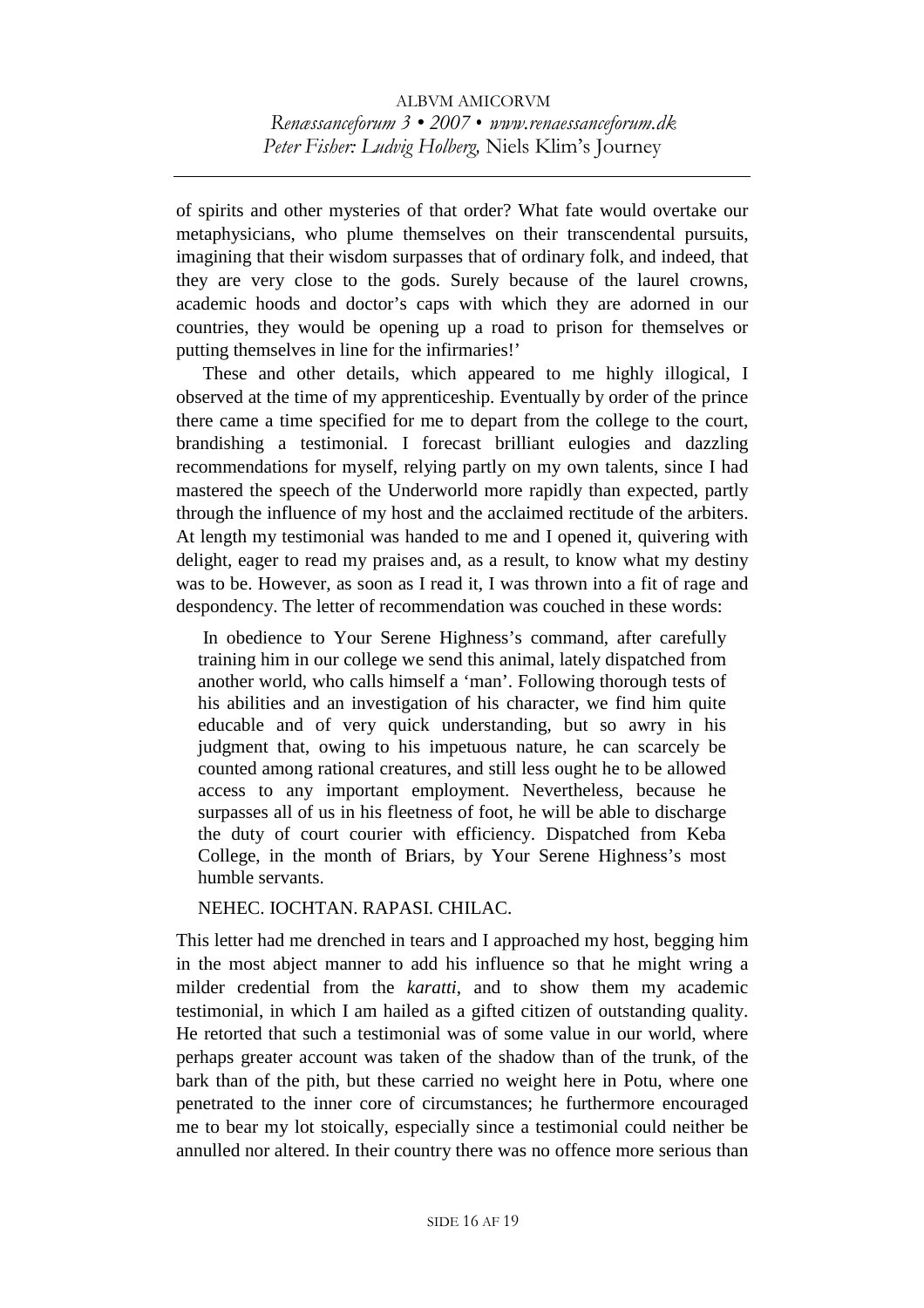to proclaim unwarranted virtues. However, in order to apply a poultice to the wound

he uttered words that might assuage my grief and dispel a large share of my sickness: 'Disdain the foolish things you admire and crave. Who is not ruined by power and its exposure to deep envy? The long, illustrious table of honours sinks him; for the man who covets excessive distinctions and chases excessive riches there is built a lofty tower with many storeys, whence the plunge is lengthier, the triggered, headlong fall immense.'

He added further that no such outcome was to be apprehended from mean and indifferent circumstances. As to the *karattis'* testimonial, he gave assurances that my arbiters were at once extremely clear-sighted and irreproachable, and could neither be bribed with gifts nor swayed by threats to diverge a nail's breadth from the truth; for this reason there should be no grounds for suspicion in this case either. At last he frankly admitted that for some time my feebleness of judgment had been clear to him and that he had rapidly concluded from my copious memory and quick understanding that I was not the wood from which a Mercury could be made, and, as a consequence, because of my singular lack of discrimination, I was incapable of meeting the demands of any major post. He told me he had gathered from my reports and my account of European people that I

Was born in a country of fools beneath a baneful sky.

Apart from that he gave an effusive protestation of his friendship, and urged me to prepare myself for the journey without delay. I followed the advice of this eminently sensible person, particularly since there was no alternative, for I considered it would be rash to flout the prince's orders.

 Therefore I launched myself upon the journey, accompanied by several bushes who had left the college at the same time as I, and who were being dispatched to the royal seat for the same purpose. Our guide to the route was one of the older *karatti*, or overseers, who, because he was worn out by age and troubled with bad feet, rode on a bullock. It is unusual here to use any conveyance, and only the old and decrepit or the sick enjoy this privilege, even though the inhabitants of this planet had a better excuse for it than we do owing to the difficulty and slowness of their progress. I remember, when I had once described our various means of transport, that is to say, horses, chariots and the little boxes in which, packed like luggage, we are carried through the city, the people of the Underworld smiled at my account, especially when they heard that neighbours did not normally visit one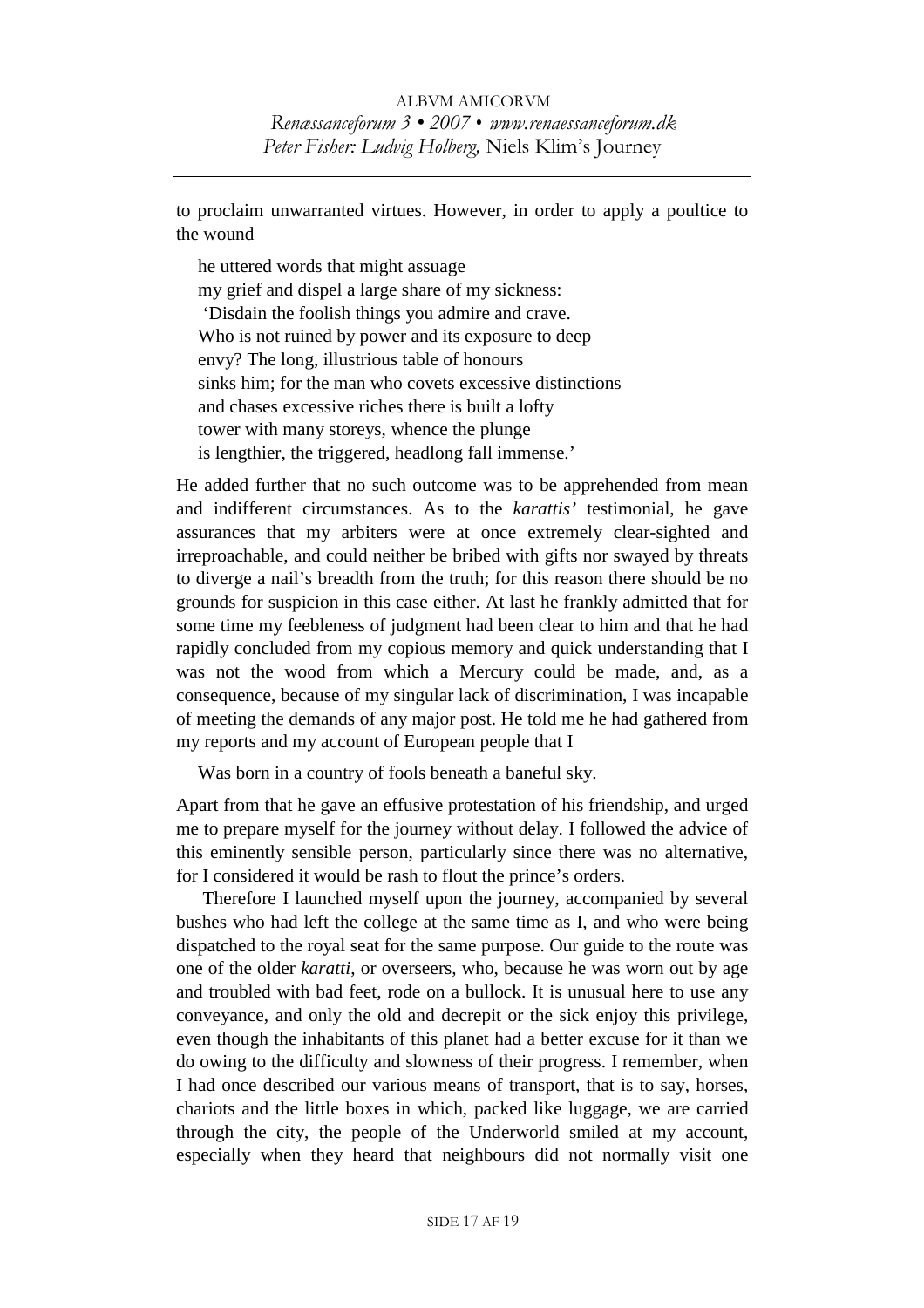another except when they were cooped inside a coach or small box and whisked away through the streets and squares by two very high-spirited quadrupeds. Owing to the slow walking-pace under which these rational trees labour, we were forced to bestow three days on this journey, even though the distance between Keba and the capital was scarcely four miles, whereas if I had been alone, I should have accomplished it in a single day. True, I was pleased that what I gained by my feet made me vastly superior to the inhabitants of the Underworld, but at the same time miserable because my physical advantage was about to condemn me to a mean and lowly occupation.

 'I could wish that I struggled under this same inadequacy in walking as these denizens of the Underworld,' said I, 'since this weakness in itself would allow me to avoid the slavish and degrading function chosen for me. Hearing this our leader said:

 'If Nature had not somehow compensated for your defects of mind with your physical superiority, we should all look on you as a useless burden upon the earth, for your swift apprehension causes you to see only the rinds of things, not their kernels; and as you have only two branches, you are much less capable of any manual work than the people of the Underworld.' When I had listened to all this, I thanked God for the greater efficacy of my feet, perceiving that without this strength I should scarcely be ranked among rational beings.

 As we were *en route*, I saw with no little amazement that the inhabitants were so bent on their work that none paused from his efforts to look at our passing troupe, or thought it worthwhile to cast his gaze round, even though a sight like this was rare. Yet when their day was finished and their customary labours had been discharged, they devoted themselves to games and all kinds of mental relaxation, while the chief magistrate turned a blind eye to these activities, believing such amusements sustained their bodies and minds, and judging that they provided creatures with no less nourishment than food and drink. For the following reasons, among others, my spirit derived the utmost pleasure from making the journey. The appearance of this region is very beautiful. Imagine some amphitheatre, one such as Nature alone could fashion. Where Nature had been less lavish, all had been filled out by the skill of the inhabitants, who were spurred on in their rustic labours to cultivating and decking the fields through rewards put forward by the magistrate; anyone who let his field run to ruin was stripped of his land.<sup>7</sup> We passed through many admirable villages, which, because of their

<sup>7</sup> Literally, became an *aerarius*, a citizen who owned no land but paid tax based on an assessment of his property. Cf. Aulus Gellius, *Noctes Atticae* IV.xii.1.